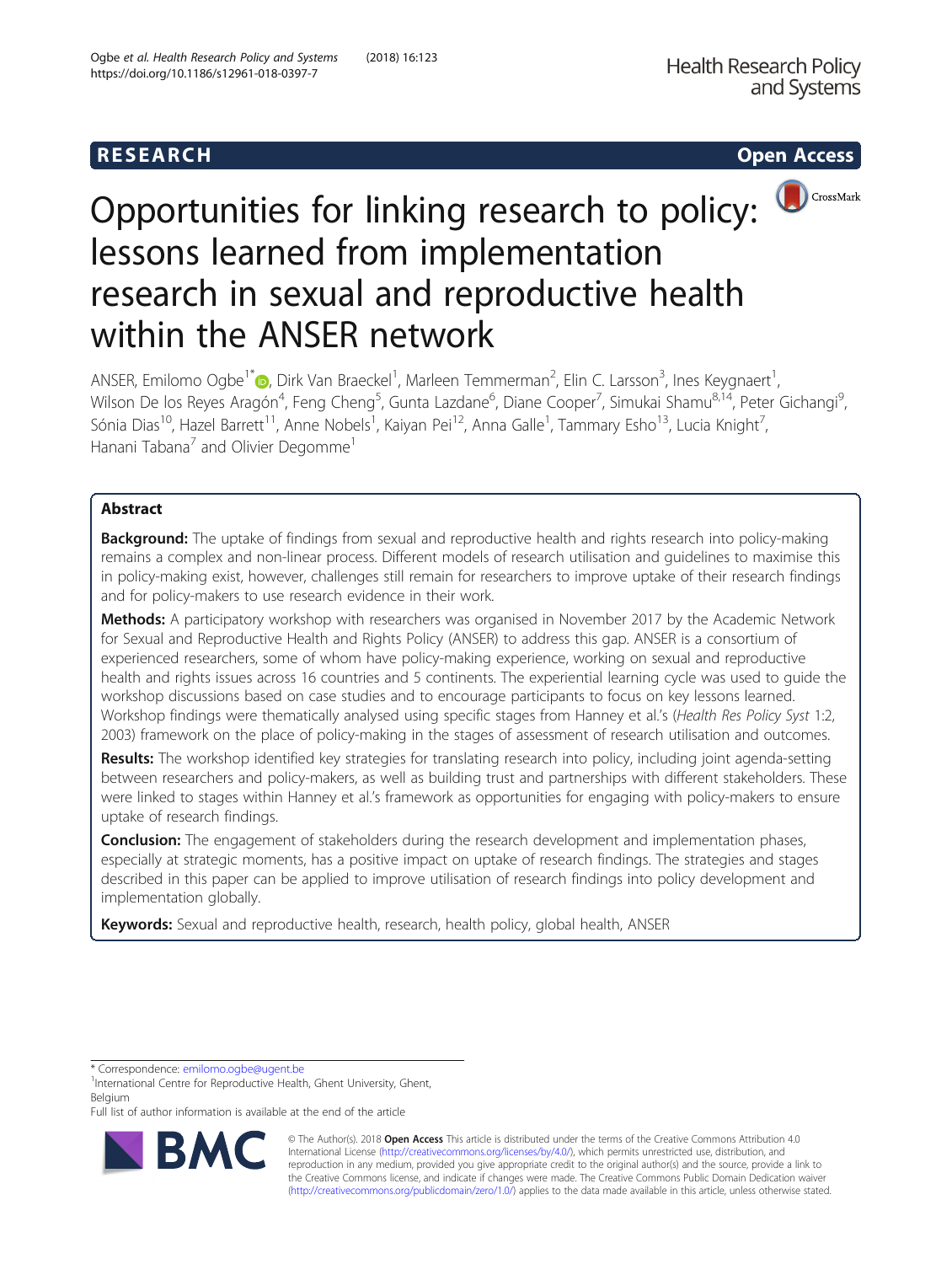#### Introduction

The impact of research on policy development is complex [\[1](#page-8-0)]. Policy formulation and implementation processes do not necessarily incorporate knowledge and research evidence, while research findings do not necessarily result in policy changes [[1,](#page-8-0) [2\]](#page-8-0). Research plays a vital role in providing evidence for individual and social interventions that have the potential to impact on healthcare delivery and utilisation in different health systems. It could also provide feasible cost-effective solutions by synthesising evidence of 'what works best', 'for whom' and 'in which contexts' [[3](#page-8-0)]. Weiss discussed the different models of research utilisation and grouped them into 'the knowledge-driven model', 'the problem solving model', 'the interactive model', 'the political model', 'the tactical model' and 'the enlightenment model' and defined 'research as part of the intellectual enterprise of the society' [4]. These different models explain the spectrum of research utilisation by policy-makers, going from a linear process (knowledge-driven model) that assumes uptake of evidence is based on the existence of information and relevant technology only, to more dynamic interactive models that take into account context, political priorities, stakeholder involvement and multiple sources of information used in the policy development process [\[4](#page-8-0)].

The uptake of research findings in policy development remains challenging, as this process is influenced by a myriad of societal factors, including the availability of resources, values of the policy-makers and the socio-political context [[5](#page-8-0)]. These difficulties are not taken into account in the development and implementation of research. Researchers often believe that, if their research is rigorous enough and the findings are published, uptake by politicians and service providers would be inevitable [\[6](#page-8-0)]. However, in reality, this is rarely the case. The existence of published, relevant evidence-based research is not sufficient to ensure uptake [[7](#page-8-0)]. Translating research evidence into policy involves an emotive component, of manipulation and persuasion, that most researchers are either ignorant of or unwilling to do; however, this is essential to framing the policy dialogue [\[8\]](#page-8-0).

There are several challenges to translating research into policy in the health policy environment, including the 'dynamic nature of the health policy environment, and the fact that health policy is interwoven with other domains. These challenges make documenting evidence and navigating the different interests of policy-makers and other stakeholders difficult [\[9](#page-8-0)]. In this article, by 'stakeholders' we refer to the different actors involved in sexual and reproductive health and rights (SRHR) policy formulation, namely policy-makers and civil society. A systematic review of barriers and facilitators to uptake of research evidence by policy-makers identified "unavailability or lack of access to research evidence, level of clarity/relevance/ reliability of research eveidence, lack of time or opportunity to utilise research evidence, costs and lack of knowledge of research methods" as commonly cited barriers to research uptake [[10](#page-8-0)]. Facilitators commonly cited as important were "timely access to good quality and relevant research evidence, and collaborations between researchers and policy-makers, as the most important factors that influence the uptake of evidence by policy-makers"  $[10]$  $[10]$ . These findings address some of the inherent assumptions made in existing health policy research about policy-makers and what 'evidence-based policy-making' means. Policy-makers will prioritise the perceived relevance of the research evidence to their policy strategy over the values attached to research methodology and quality by researchers. A critique of assumptions that portray policy-makers as "interest-oriented and indifferent to evidence" calls to attention the need for nuance in interpreting research on uptake of evidence by policy-makers [[8\]](#page-8-0). Oliver et al. [[8](#page-8-0), [10](#page-8-0)] encourage a shift in focus from "evidence of research uptake" to understanding the value placed on specific sources and types of information by policy-makers, for example, locally sourced data might be more valued than randomised controlled trials that are published and recognised internationally.

In the field of sexual and reproductive health (SRH) research, as some interventions are targeted at vulnerable groups and at topics that are often culturally sensitive, difficulties emerge in navigating conflicts between research evidence and cultural and political norms or debates. Policy-makers have competing priorities that are value laden and influenced by context, requiring the added effort of advocacy for "SRH supportive policies" as a way to encourage prioritisation of SRH policies [[11](#page-8-0)].

The Academic Network for Sexual and Reproductive Health and Rights Policy (ANSER) was developed to address the gap between research and policy in SRHR. It is a global platform for SRHR policy research, education and healthcare delivery. The network does so by initiating collaborative research on SRHR policy-related topics, by developing a portfolio of education and training programmes on SRHR policy, and by fostering interaction between SRHR researchers and policy-makers. The network is currently composed of 28 institutions in 16 countries, across 5 continents. A workshop was organised to pool the knowledge of ANSER member experts on best practices for translating SRH research into policies. The workshop took place on the November 29, 2017, at Ghent University, Belgium. Selected case studies were presented and interactive group discussions held to develop recommendations for promoting translation of SRH research into policy. This article presents some of the main conclusions from the workshop and strategies to ensure research uptake.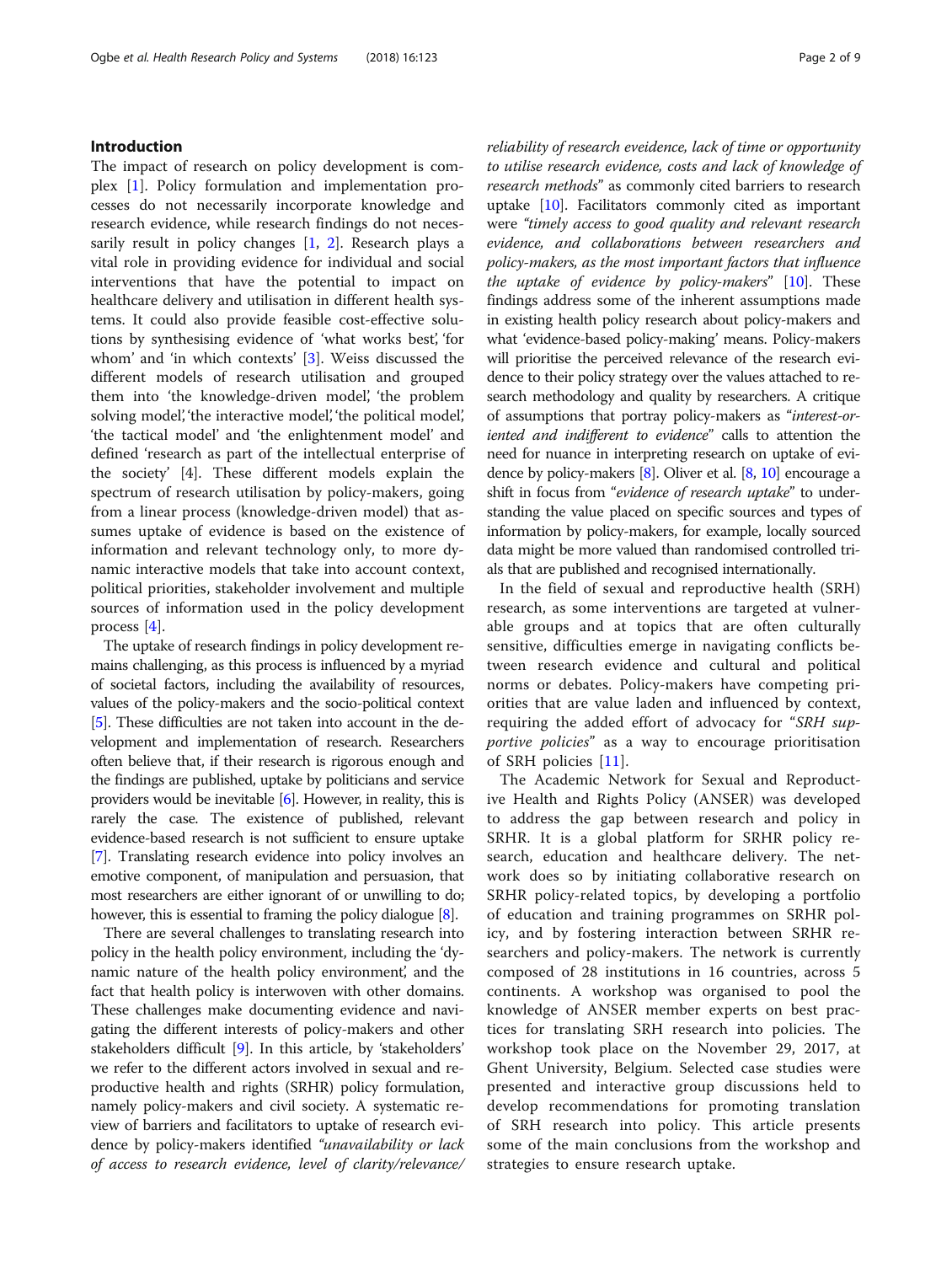## Methods

A facilitated interactive workshop within the ANSER was organised, incorporating an experiential learning cycle developed by Kolb et al. [\[12\]](#page-8-0) to ensure that discussions were reflective and based on key learning points from the experiences of the researchers present. Three case studies, which were based on successful methods that promoted the 'uptake of research evidence' into policy development and implementation, were presented by experts. The 22 workshop participants included SRH researchers from different leading academic institutions based in South Africa, Germany, China, Kenya, Nigeria, Portugal, Belgium and the United Kingdom, as well as SRHR experts with experience in developing international health policies drawn from different continents, including the European Union, Africa and Asia.

The presenters for the workshop included Gunta Lazdane (former Programme Manager, Sexual and Reproductive Health, WHO Regional Office for Europe) who introduced key issues around translating SRHR research into policy based on her experience working at the WHO Regional Office in Europe. Case studies were then presented by Marleen Temmerman (Gynaecologist, Professor, former Director of the Department of Reproductive Health and Research, at WHO and former Senator), Ines Keygnaert (Senior Researcher at Ghent University responsible for implementing the first National Programme for Sexual Assault Care Centres in Belgium) and Wilson de los Reyes (Senior Legal Advisor and Representative to the UN for The Swedish Association for Sexuality Education – The Swedish Association for Sexuality Education). The case studies covered experiences of implementing policies influenced by SRHR research in the European Union, Africa and Asia.

These experts' presentations outlined the best practices and key learning points from their experiences; these were discussed in three groups, using facilitated interactive methods. Participants were randomly assigned to the groups to ensure a diverse representation of interests and experiences. The reflexive discussions were guided by questions focused on identifying the significant changes that resulted from the programme, and implications of their research for policy implementation. More details about these research questions are included in the Appendix. The workshop participants proposed concrete 'real world' applications of the lessons learned.

The results of the interactive sessions were documented and key recommendations outlined. Key themes and discourses were identified and linked with recommendations focused on how researchers can engage with stakeholders and work together more efficiently. The findings were interpreted using the framework proposed by Hanney et al. [[1\]](#page-8-0), which outlines the "place of policy-making in the stages of assessment of research utilisation and final outcomes" (Fig. [1,](#page-3-0) [[1](#page-8-0)]). Key stages relevant to the case studies were identified within the framework and used for this purpose.

The key stages relevant to the case studies are outlined below:

Stage 0: At the point of research needs assessment Stage 1: Providing input to research assessment Stage 4: Dissemination of research findings Stage 5: Application of secondary outputs of research in engagement with practitioners and other stakeholders

#### Case study summaries

## Case study 1: Instituting comprehensive sexuality education (CSE) in schools (Stages 1, 4, 5)

This project involved a collaboration between the University of Maastricht and the Youth Harvest Foundation, followed by reporting of research results in relevant political environments by the Youth Harvest Foundation in association with the Swedish Association for Sexuality Education. The focus was on promoting CSE in schools in Ghana. In implementing the project, an approach focused on building trust and partnerships was used to broaden support for CSE's content and also navigate political and cultural sensitivities regarding sexuality education (Entry Points Stage 1). This was done by shifting the focus from 'human rights' speeches to a strategic use of public health language to highlight its importance. Multi-stakeholder engagement was used to garner support and identify regional partners that would continue to support the programme (Entry Points Stages 4 and 5) [[13,](#page-8-0) [14](#page-8-0)].

## Case study 2: Establishing a Sexual Assault Care Centre (SACC) (Stages 0, 1, 4, 5)

The establishment of SACCs in Belgium involved a multi-stakeholder process that began with agenda-setting with policy-makers, as well as a systematic mapping of existing evidence and models (Entry Point Stage 0). This involved discussions in parliament, as well as engagement with policy-makers and experts, sustained over a long period of time. The results of a regional feasibility study served to convince policy-makers of the need to finance a national feasibility study. An output of the feasibility study, the development of a Belgian SACC model, was achieved due to the strong collaboration with different key stakeholders (politicians, service providers, police, justice, technical experts and survivors of violence). Trust building (Stage 1) among these stakeholders was key to the development of SACCs and to gain support for its pilot testing and implementation. Discussions and sharing of key findings occurred in round table discussions with different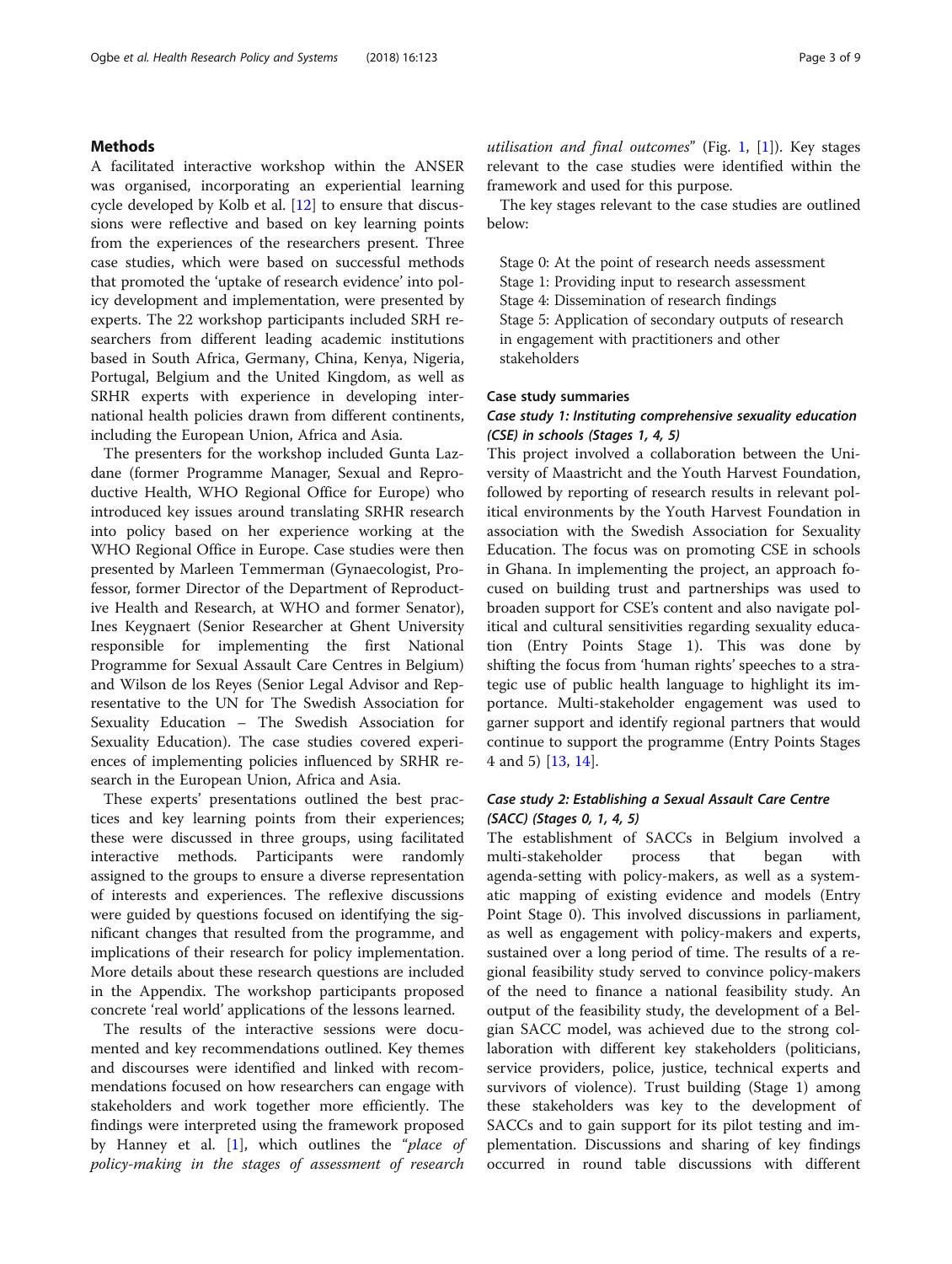<span id="page-3-0"></span>

stakeholders. Media engagement was used as a way to disseminate findings and promote awareness and knowledge of these centres (Stages 4 and 5) [[15](#page-8-0), [16](#page-8-0)].

# Case study 3: Providing comprehensive care to genderbased violence survivors (Stages 1, 4, 5)

This project involved the development and implementation of a framework for comprehensive care for sexual violence survivors in Kenya. This model involved the coordination of community-based responses, medical management of sexual violence and legal responses. The project focused on building trust by working with the Kenyan Ministry of Health, Health Institutions, non-governmental organisations (NGOs) in Kenya and the establishment of a steering committee for the project that involved representatives of all the relevant stakeholders (for example, the Kenyan police and women's rights NGOs – Stage 1). Dissemination of key achievements was done using different media sources and multi-stakeholder meetings to promote support for the established centres in Kenya and encourage utilisation of the services by survivors (Stages 4 and 5) [[17](#page-8-0)].

# Results: Findings and recommendations

The key themes that emerged from the facilitated group discussions are discussed herein. These recommendations were focused on two levels, namely researcher-stakeholder focused, where recommendations focused on ways to engage policy-makers and other stakeholders, and researcher-researcher focused, where recommendations focused on more efficient ways for collaborative research to promote the policy uptake of research.

These different types of recommendations were applied across the different stages identified that were relevant to the case studies. It is important to note that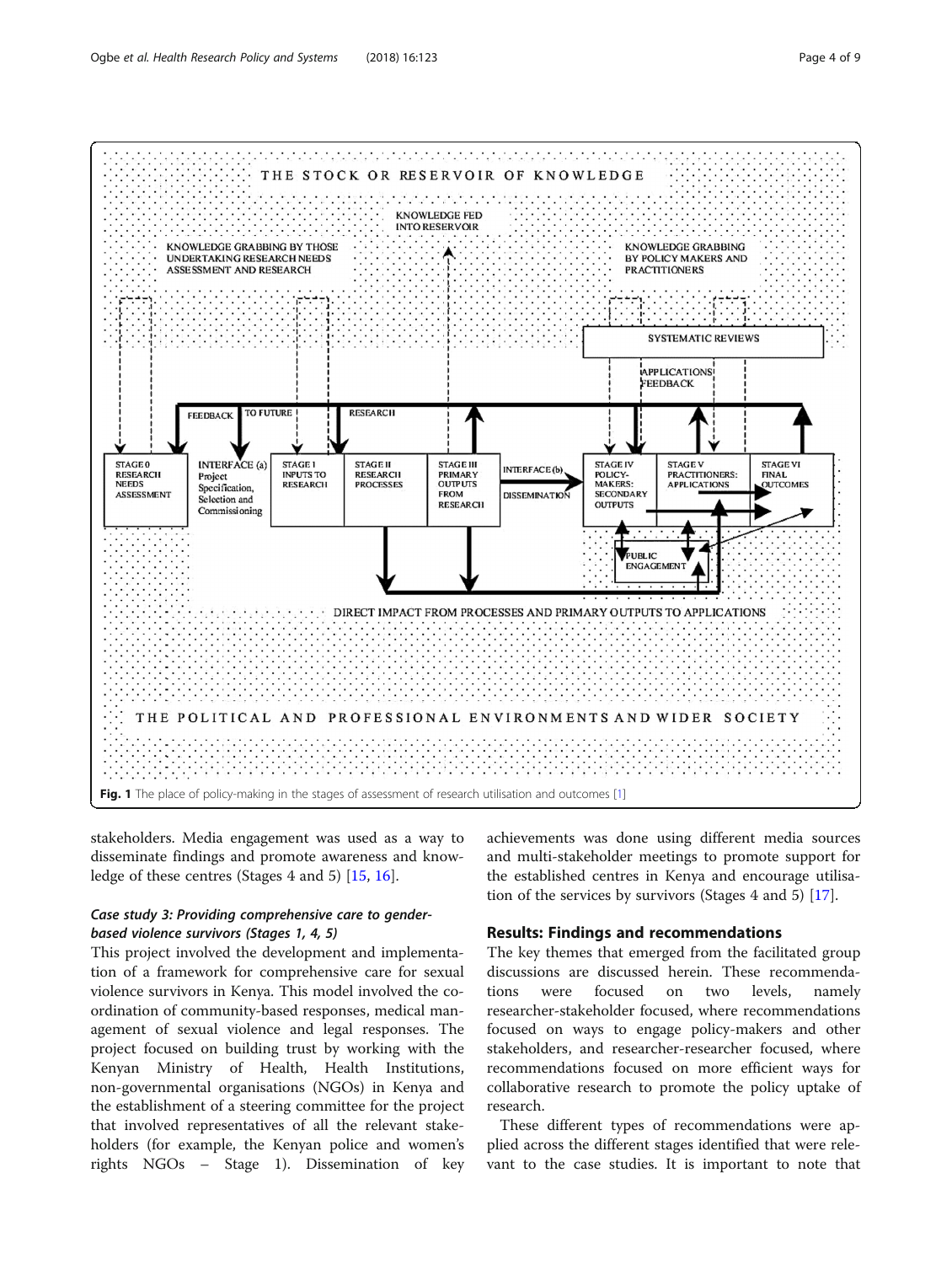policy uptake of research findings is not a linear process and there are often time loops between stages. Nevertheless, to communicate the key findings of the workshop, we have described our findings using the stages described by Hanney et al. [\[1](#page-8-0)], specifically Stages 0, 1, 4 and 5, as these are opportunities within the policy formulation and implementation process for researchers to engage with stakeholders. An overview of the case studies and entry points are presented in Table 1.

## Stage 0: Research needs assessment Set the agenda (researcher-stakeholder focused)

Agenda-setting should be a role that researchers take on to promote policy uptake of their research findings. Researchers have the opportunity to steer policy in the direction of addressing key SRHR issues encountered in their work. Even though policy-makers might not view the issues identified as immediate priorities, engaging with policy-makers strategically provides an opportunity to contribute to setting the agenda and making it a priority issue. Opportunities should be identified for joint agenda-setting with policy-makers and other stakeholders. It is critical to engage and include the duty bearer of SRHR in the target country, as this institution or person will be the target for the policy action. An example of this was given by the case study on the establishment of the SACC in Belgium (Case study 2). At the

beginning of the project, agenda-setting meetings with policy-makers and other stakeholders were held prior to the development of the model, providing an opportunity for researchers to engage policy-makers in dialogue and garner support among different stakeholders for the project implementation at the national level.

## Align research to political priorities (researcher-stakeholder focused)

Researchers should make efforts to understand the SRHR political climate and frame research questions to strategically address these issues. For example, framing research within global priorities like the Sustainable Development Goals is strategic, as this is a priority for most policy-makers. They should also focus on planning research and advocacy activities and developing materials that are aligned with the political agenda and meet the information and evidence needs of stakeholders.

## Stage 1: Providing input to research development Build trust and partnerships (researcher-stakeholder focused)

It is important to build trust with different stakeholders over time and not only at the point when there is a need to translate research findings into policy. The building of trust takes effort, multiple engagements and time investment. Developing ways for researchers to gain

| Focus of<br>research                                                         | Region | Partners                                                                                                 | Enabling factors                                                                                                                                                                                                                                      | Disabling factors                                                                                                                     | Lessons learned                                                                                                                                                                                                                                                                                                                                                                            | Opportunities           |
|------------------------------------------------------------------------------|--------|----------------------------------------------------------------------------------------------------------|-------------------------------------------------------------------------------------------------------------------------------------------------------------------------------------------------------------------------------------------------------|---------------------------------------------------------------------------------------------------------------------------------------|--------------------------------------------------------------------------------------------------------------------------------------------------------------------------------------------------------------------------------------------------------------------------------------------------------------------------------------------------------------------------------------------|-------------------------|
| Instituting<br>comprehensive<br>sexuality<br>education in<br>schools         | Ghana  | International<br>funders, academic<br>institutions, local<br>non-governmental<br>organisations<br>(NGOs) | Good<br>multidisciplinary<br>partnerships                                                                                                                                                                                                             | Lack of political interest;<br>backlash due to<br>conservative views of<br>programme                                                  | Understand the regional context<br>and adapt key programmes and<br>projects to acceptable language,<br>that deliver the same quality but<br>discourage backlash or conflicts<br>with religious and traditional<br>mores                                                                                                                                                                    | Stages 1, 4<br>and 5    |
| Establishing a<br>sexual assault<br>care centre                              |        | Belgium Health ministries,<br>teaching hospitals,<br>academic<br>institutions                            | Extensive<br>background<br>research on subject<br>matter:<br>multidisciplinary<br>team, including<br>service providers<br>and politicians;<br>extensive<br>stakeholder<br>engagement in all<br>parts of the<br>programme<br>implementation<br>process | Working with different<br>political priorities and<br>interests: this sometimes<br>posed as a barrier for<br>effective implementation | Sexual and reproductive health<br>and rights researchers should<br>create strong communication<br>channels between themselves,<br>policy-makers and other relevant<br>actors to ensure that they are ac-<br>cessible and can be easily<br>reached; this approach fosters<br>dialogue and is strategic for pro-<br>moting translation of research<br>findings and outcomes into<br>policies | Stages 0, 1, 4<br>and 5 |
| Providing<br>comprehensive<br>care to gender-<br>based violence<br>survivors | Kenya  | Ministry of Health,<br>local NGOs, national<br>hospitals and staff,<br>international NGO<br>and funders  | Long-term<br>partnerships with<br>stakeholders;<br>recognition as<br>expert in the field;<br>community<br>engagement                                                                                                                                  | Lack of resources and<br>initial expertise or political<br>interest                                                                   | Sustained multi-stakeholder en-<br>gagement was necessary over a<br>long period for the development<br>of trust, this enhanced the imple-<br>mentation of the project                                                                                                                                                                                                                      | Stages 1, 4<br>and 5    |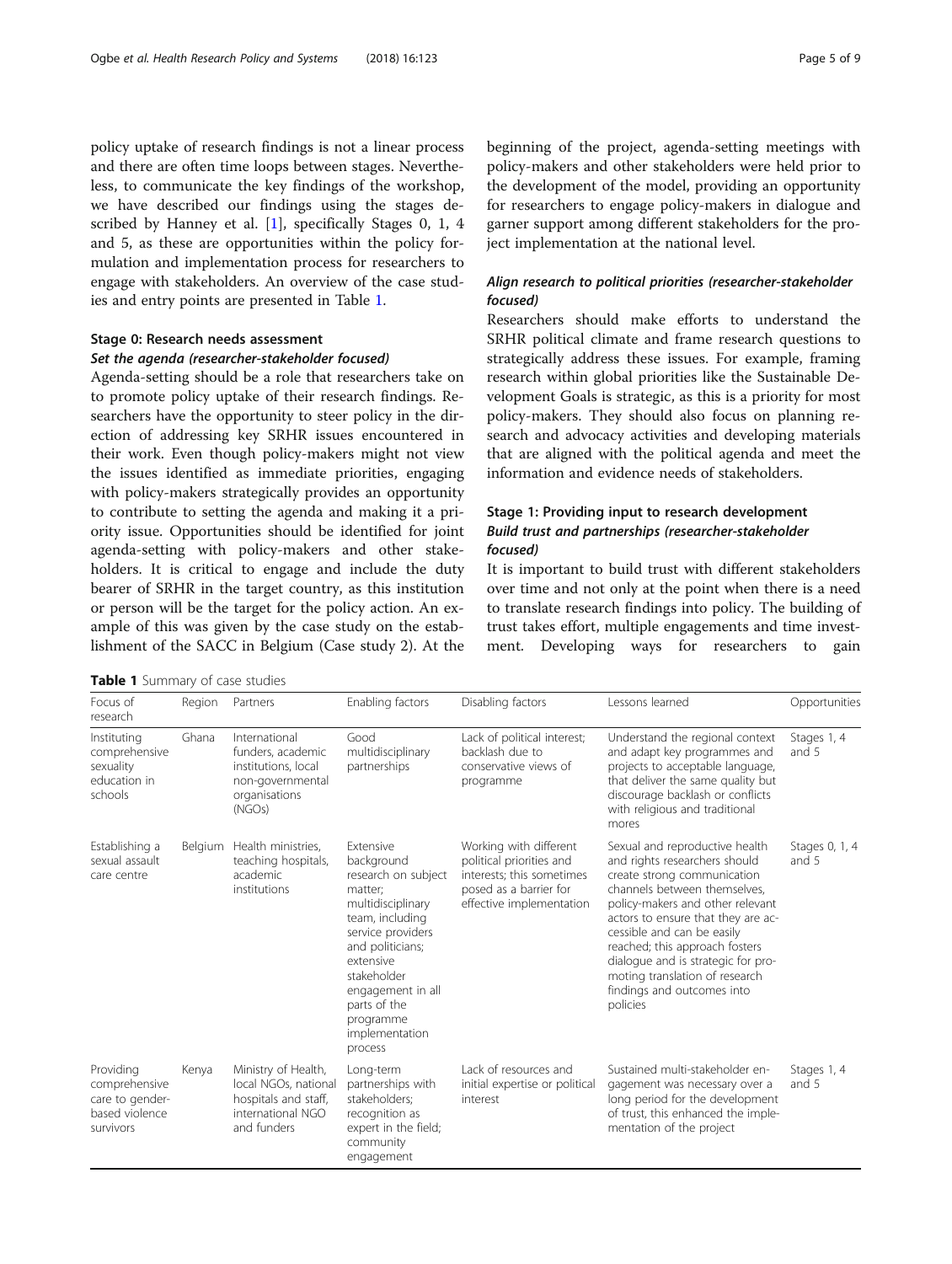acceptance as experts that can provide technical input to policy formulation in policy dialogue is important. Similarly, developing respectful and equal partnerships between policy-makers and researchers is key. In Case study 1, while trying to improve comprehensive sexuality education in Ghana, an approach focused on building trust and partnerships through informal meetings and discussions with key policy-makers was used to broaden support for CSE's content and also navigate political and cultural sensitivities regarding sexuality education.

## Develop strong communication channels and pathways (researcher-stakeholder focused)

Researchers and policy-makers frequently speak different 'languages'. It is therefore vital that researchers know the terms used by policy-makers and take advantage of informal meetings that provide opportunities for dialogue as well as for SRHR agenda- and priority-setting. Researchers should familiarise themselves with language and technical terms that policy-makers use to engage with them effectively. In cases where research findings may be unpopular, they should be conveyed in a manner that avoids conflicting interactions, while ensuring that research methods remain rigorous and research reports, devoid of bias. Where practically possible, the target institution or office for policy action should be involved in the generation of research findings. Engagements with stakeholders through informal meetings are opportunities to address misinformation and misconceptions about SRHR, whereas during formal meetings, policy-makers may be defensive, hindering the opportunity to discuss misinformation and misconceptions. Researchers should promote sustained communication channels with policy-makers. In Case study 1 (focused on comprehensive sexuality education in Ghana), this was achieved by avoiding 'human rights' speeches, as this was not effective for garnering support on comprehensive sexuality education in Ghana and instead the project team made use of public health discourses that focused on the health benefits of CSE. This strategy aligned to the popular political discourse and priorities in the context and encouraged support and uptake of the programme's findings by policy-makers.

## Multidisciplinary/interdisciplinary teams (researcherresearcher focused)

It is important for researchers to identify opportunities for developing multidisciplinary and interdisciplinary teams. Identifying ways of working together with different SRHR experts adds value to research and policy recommendations. For example, work on sexual violence should involve lawyers or social justice practitioners, human rights activists, the criminal justice system, health service providers and policy-makers. This is important during research development (Stages 0 and 1), as well as in the dissemination phase. In Case study 3, for example, in implementing a framework for comprehensive care for sexual gender-based violence survivors in Kenya, the project focused on building trust by working with the Kenyan Ministry of Health, Health Institutions, NGOs in Kenya and the establishment of a steering committee for the project that involved representatives of all the relevant stakeholders (for example, the Kenyan police and women's rights NGOs).

## Synthesise existing evidence (researcher-researcher focused)

SRHR researchers can optimise collaborative synthesis of existing evidence on a subject. By drawing on evidence across different contexts, countries and disciplines, they can develop stronger arguments for policy change based on best practices and implications for policy formulations. This type of evidence-based synthesis of research findings is more likely to be credible to policy-makers, than evidence from specific trials or cohorts, which do not make the linkage with policy development.

# Stage 4 and Stage 5: Dissemination of research findings and application of research findings

## Multi-stakeholder engagement (researcher-stakeholder focused)

Multi-stakeholder engagement is important, allowing for a more holistic approach to translating research findings into policy and practice. This will provide opportunities for broader dissemination of research findings and uptake by practitioners. It is once again noteworthy that multi-stakeholder engagement should also occur at Stage 0. In all the case studies described above, engagement with different relevant stakeholders was crucial to the successful implementation of the projects, it provided opportunities to improve the project implementation process by getting the different stakeholders involved in proposing solutions, developing relevant action plans and assisting with the implementation process. A particular example of this is from Case study 2 (focused on the development and implementation of a Belgian model for SACC centres), wherein, during the agenda-setting stage, policy-makers, police officers, healthcare practitioners and other stakeholders were involved in consultation meetings to gain insights into how a comprehensive model could be developed to address challenges of sexual violence survivors accessing healthcare services.

#### Media engagement (researcher-stakeholder focused)

Media engagement is critical for disseminating research findings to the public. Strategic engagement with the media, policy-makers and advocates provides an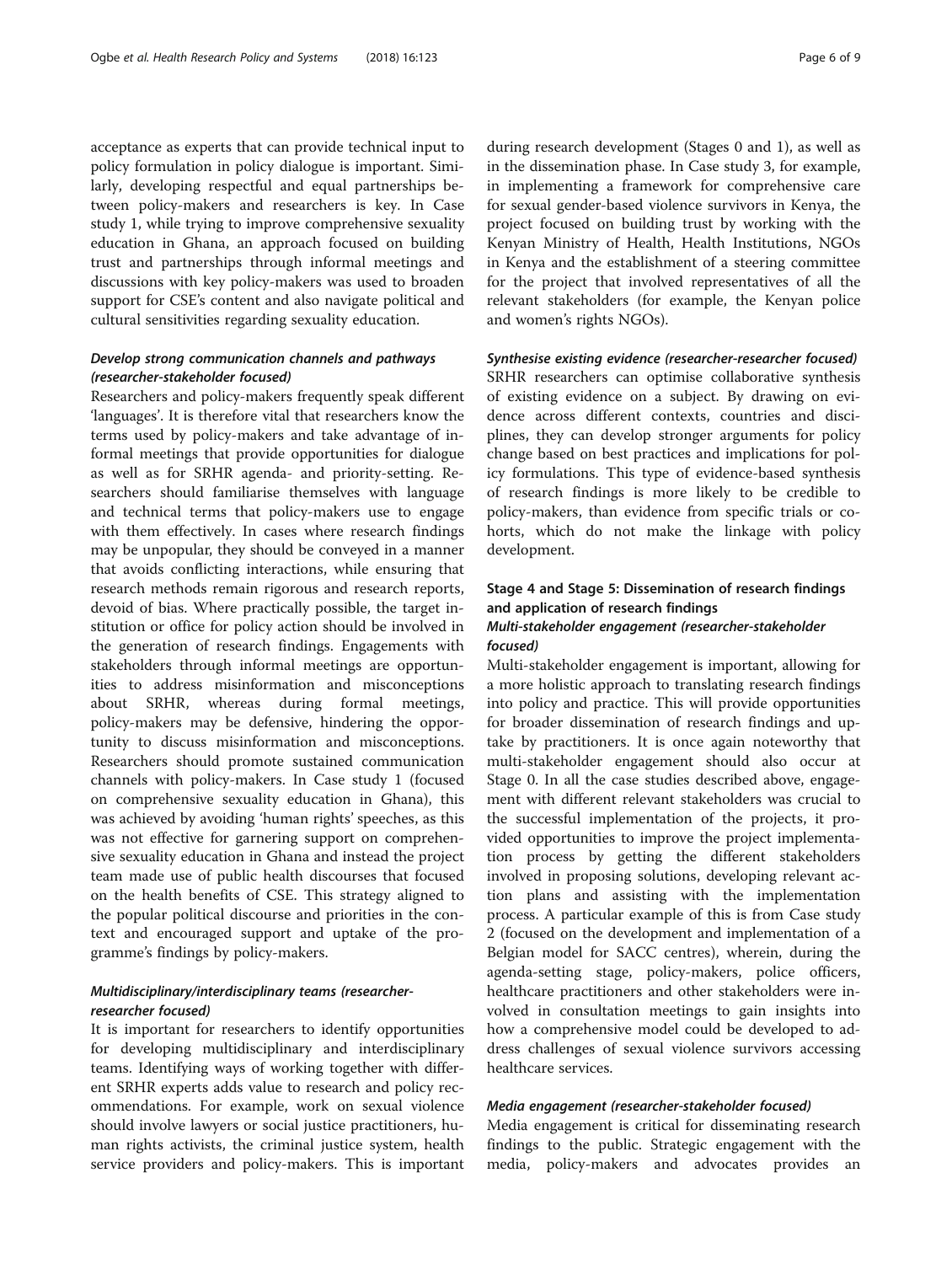opportunity to lobby for accessible translation of key SRHR research findings into policy and practice. Social media dissemination of research findings includes Twitter, Facebook, newspapers and radio stations; these also include agenda-setting opportunities. However, the use of these different types of media should be time and place relevant. In Case study 3 (focused on providing comprehensive response to sexual and gender-based violence survivors), dissemination of key achievements was done using different media sources and multi-stakeholder meetings to promote support for the established centres in Kenya and encourage utilisation of the services by survivors.

Researchers should be encouraged to evaluate and document good practices of translating research into policy. Activities like the ANSER workshop described in this article should be encouraged among different stakeholders, as this provides an opportunity to share and document good practices and lessons learned.

## **Discussion**

The findings from the participatory workshop and the literature review elucidate the importance of co-production and collaboration between researchers, policy-makers and other stakeholders to improve research utilisation in policy-making [[18,](#page-8-0) [19](#page-8-0)]. This echoes similar findings in other research focused on uptake of SRHR research in policy-making [\[11](#page-8-0)]. The importance of identifying opportunities and strategic phases in the research and policy cycle where uptake of evidence could be maximised through dialogue with stakeholders is supported by evidence from the case studies discussed in our research in Ghana, Belgium and Kenya [\[14](#page-8-0), [15](#page-8-0), [17,](#page-8-0) [16](#page-8-0)], as well as by other research done in the Netherlands among stakeholders working in international development and SRHR [[20\]](#page-8-0). Joint agenda-setting has been mentioned as an important approach for advocating the prioritisation of specific SRHR issues and an opportunity for policy framing, especially in low- and middle-income contexts [\[21](#page-8-0)]. Policy-makers often interpret their priorities through a context and value-laden lens. Understanding their decision-making process and the information sources that are valued the most by them, would strengthen researchers' efforts to engage and advocate for specific SRHR priorities [\[10](#page-8-0)]. Developing strong communication pathways, skills and practices with policy-makers sustained over time, was found to be essential for the effective translation and dissemination of SRH research evidence by programme partners involved in developing a comprehensive care model for responding to sexual and gender-based violence in Kenya, as discussed in one of the case studies [[17\]](#page-8-0) and also among a health policy group in Nigeria [[22\]](#page-8-0). An active engagement process, which involves

sustained stakeholder engagement, dialogue with policy-makers, media engagement and pre-emptively synthesising relevant SRHR evidence, has been proposed by different research papers on SRHR policy [[11,](#page-8-0) [23](#page-8-0)–[26](#page-8-0)]. These papers echo our findings that the policy cycle is not linear, and sustained engagement is the best way to identify strategic entry points for policy uptake.

### Conclusions

Translating SRH research findings into feasible policy and practice is possible but needs to occur in conjunction with effective stakeholder engagement at different stages of the research cycle. This can only occur taking into account existing and changing political contexts and priorities. The ANSER is an opportunity to help close the gap between SRH research and policy.

#### Key lessons

- Trust building is critical for translating research into policy or practice. However, trust building takes substantial but worthwhile time and resource investment. Building trust and fostering partnerships with policy-makers, service providers and other stakeholders should be a continuous process and not only at the point of research dissemination.
- Informal meetings provide an opportunity for researchers to network with stakeholders like policymakers. There are many advantages gained from building trust and fostering partnerships between researchers and other stakeholders. These include, but are not limited to, increased uptake of research findings by different stakeholders.
- Researchers should engage with the media to ensure public dissemination of key research findings and emphasise key SRHR issues.
- Researchers should identify 'knowledge gaps' for policy-making and target their research to address these. Opportunities exist to develop an accountability framework between researchers and policymakers. This can help in ensuring that health policies developed are evidence based and effective in addressing the most relevant problems and the most vulnerable populations.

#### Appendix

#### Guide used to facilitate the workshop sessions

Kolb et al.'s [\[12\]](#page-8-0) experiential learning cycle has been used successfully in a myriad of adult learning processes and gives the base for bringing together the three dimensions of social learning and change (individual, organisational and societal/institutional) in a full spiral of action and reflection. Learning according to this theory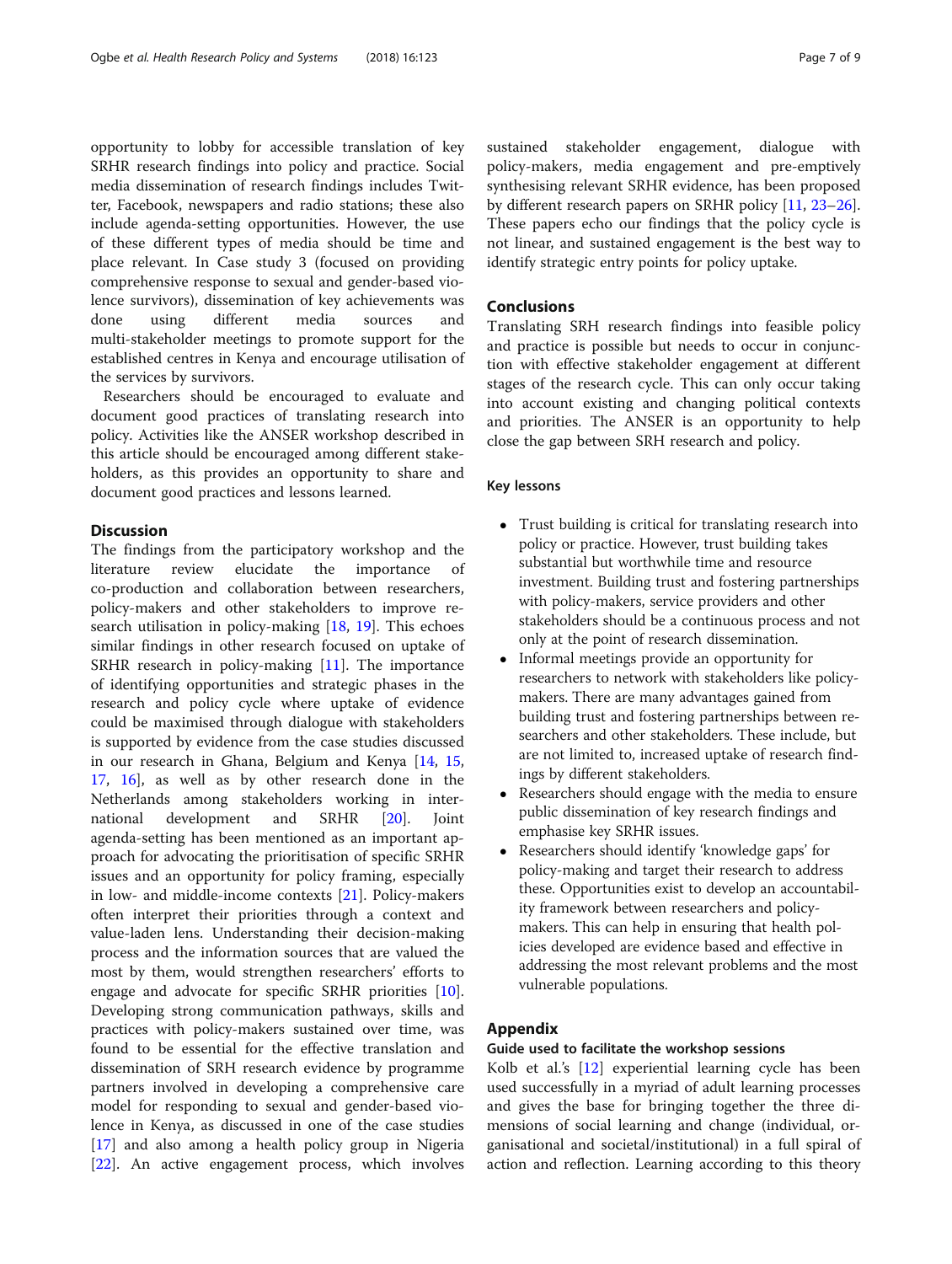involves a four-stage cyclical process. These four stages involve:

- Discussion of concrete experiences
- Opportunities for reflexive observations
- Abstract conceptualisation
- Concrete application

Key questions used to guide the discussions are outlined below:

1. What happened? What succeeded or failed? What significant things happened? Describe the events. Who was involved, what did they do?

How did stakeholders help/hinder this? What stakeholders? In what way?

2. Why did it happen? Why was it successful or not?

Why did it happen, what caused it? What helped, what hindered? What was expected? What assumptions were made? Are there other experiences or thinking that could help to view these experiences differently?

3. 'So what'? What are the implications for the process?

What could have been done differently? What was learnt (new insights)? What new questions have emerged?

4. Now what? What action will we now take to make improvements?

What does this mean for practice? What is the goal, how should things change? What can be done differently? What is important to do in order not to repeat the same mistakes? What steps can be used to build these new insights into practice?

1. What happened? What succeeded or failed?

What significant things happened? Describe the events. Who was involved, what did they do? How did stakeholders help/hinder this? What stakeholders? In what way?

2. Why did it happen? Why was it successful or not?

Why did it happen, what caused it? What helped, what hindered? What was expected? What assumptions were made? Are there other experiences or thinking that could help to view these experiences differently?

3. 'So what'? What are the implications for the process?

What could have been done differently? What was learnt (new insights)? What new questions have emerged?

4. Now what? What action will we now take to make improvements?

What does this mean for practice? What is the goal, how should things change? What is important to do in order not to repeat the same mistakes? What steps can be used to build these new insights into practice?

#### Abbreviations

ANSER: Academic Network for Sexual and Reproductive Health and Rights Policy; CSE: comprehensive sexuality education; NGOs: non-governmental organisations; SACC: Sexual Assault Care Centres; SRH: sexual and reproductive health; SRHR: sexual and reproductive health and rights

#### Acknowledgements

Not applicable.

#### Funding Not applicable.

Availability of data and materials Not applicable.

#### Authors' contributions

EO developed the main conceptual idea for the manuscript, the workshop methodology and drafted the manuscript, OD devised the idea for the workshop and provided technical input on the structure and content of the manuscript. EL and DB co-facilitated the workshop with EO. MT, IK and WA presented case studies that were analysed in this manuscript. All other authors contributed equally in revising and providing technical input on the analysis, recommendations and key findings in the manuscript. All authors read and approved the final manuscript.

#### Ethics approval and consent to participate Not applicable.

Consent for publication

Not applicable.

#### Competing interests

The authors declare that they have no competing interests.

#### Publisher's Note

Springer Nature remains neutral with regard to jurisdictional claims in published maps and institutional affiliations.

#### Author details

<sup>1</sup>International Centre for Reproductive Health, Ghent University, Ghent Belgium. <sup>2</sup>Ghent University, Aga Khan University, Nairobi, Kenya. <sup>3</sup>Department of Women's and Children's Health, Uppsala University/Karolinska Institutet, Uppsala, Sweden. <sup>4</sup>RFSU - the Swedish Association for Sexuality Education Stockholm, Sweden. <sup>5</sup>School of Medicine and Research Centre for Public Health, Tsinghua University, Beijing, China. <sup>6</sup>Department of Obstetrics and Gynaecology, Riga Stradins University, Riga, Latvia. <sup>7</sup>School of Public Health University of the Western Cape, Cape Town, South Africa. <sup>8</sup>Foundation for Professional Development, Pretoria, South Africa. <sup>9</sup>University of Nairobi Ghent University and International Centre for Reproductive Health, Nairobi, Kenya. <sup>10</sup>Escola Nacional de Saúde Pública, Centro de Investigação em Saúde Pública, Universidade NOVA de Lisboa, Lisbon, Portugal. <sup>11</sup> Centre for Trust,